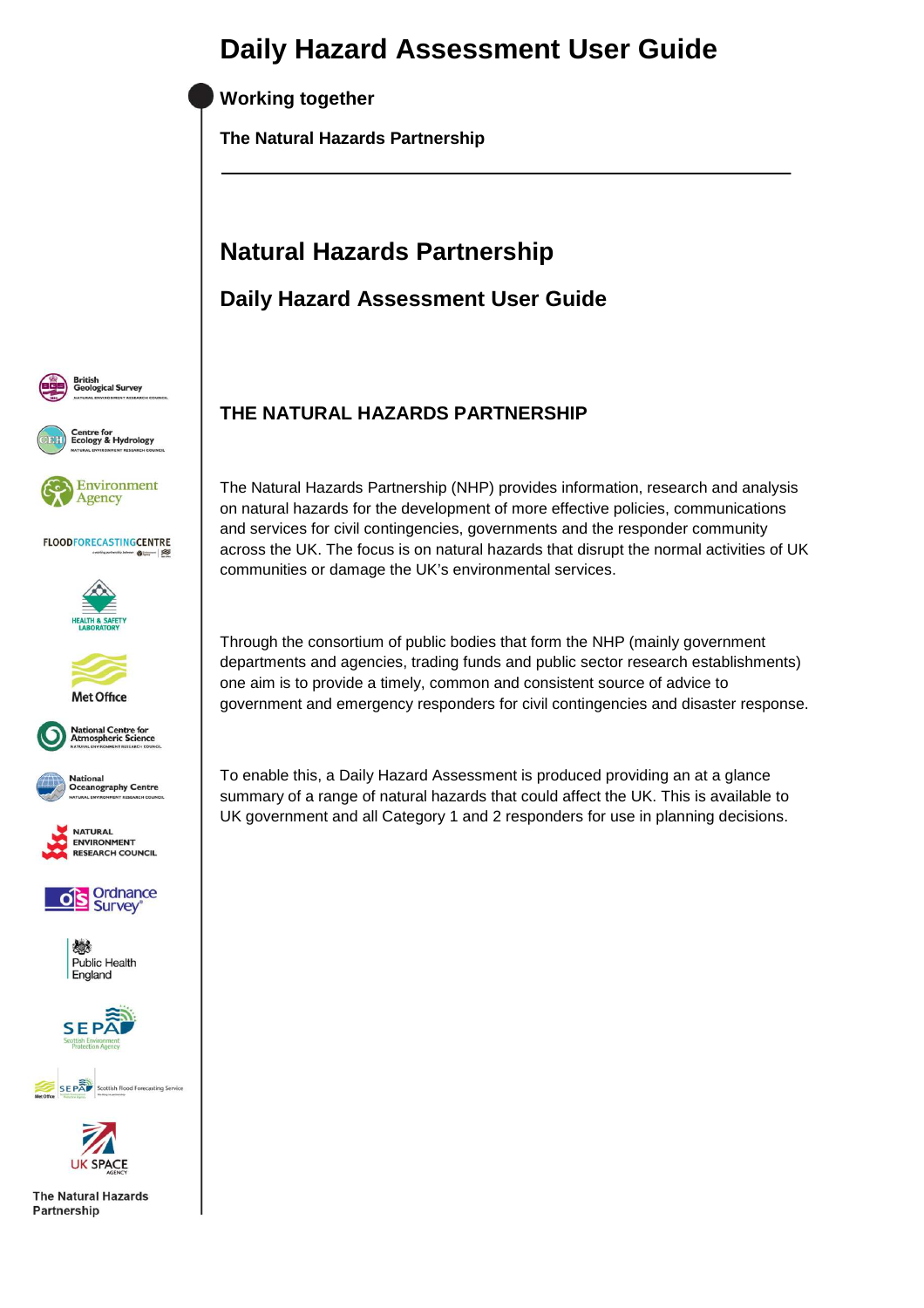## **DAILY HAZARD ASSESSMENT SECTIONS EXPLAINED**

## **Hazards Five Day Summary**

This section provides a headline summary of the key hazards over the next five days including the current colour state that has been assigned.

## **Hazards Five Day Summary Maps**

The Five Day Summary maps are designed to alert the user to the presence of a hazard within their geographic area of interest. The hazard areas depicted on the maps are indicative only; for more detail, the reader should refer to the Hazard Five Day Summary text below the maps and visit the appropriate links.

Areas where a natural hazard could occur, or has occurred, are depicted on the maps using an ellipse or ellipses (see Figure 1) to indicate the approximate region or regions at risk.

If there are no natural hazards forecast (i.e. all alert levels are Green), a blank UK map for each of the five days (with blank boxes underneath) will be included in the DHA.

#### Tuesday Wednesday Thursday Friday Saturday  $26 - Jan$  $27 - Jan$  $28 - Jan$  $29-Jan$  $30 - Jan$  $1400 - 2359$  $0000 - 2359$  $0000 - 2359$  $0000 - 2359$  $0000 - 2359$

### **Figure 1: EXAMPLE**

An ellipse, or ellipses, will be drawn over the relevant UK map(s) in the colour for the alert level it represents (Yellow, Amber, Red).

Where a number of natural hazards are possible in one area, only the highest level will be shown.

For example, in Figure 1, a yellow risk of gales is depicted across the whole of Scotland, Northern Ireland and northern England on Tuesday but, on Wednesday, there is also an amber risk of severe gales for northwest Scotland. In that case, the amber ellipse is overlaid.

If no natural hazard events have occurred or are likely to occur (i.e. all alert levels are Green), the UK map for each of the five days will not show any coloured ellipses. (See Figure 1 Friday and Saturday).

For some of the natural hazards covered in the Daily Hazard Assessment, it is not possible to depict the area affected, or potentially affected, by the hazard. This occurs where the impacts from a natural hazard are very localised, such as a landslide, or where it is not possible to be more specific about which areas of the UK are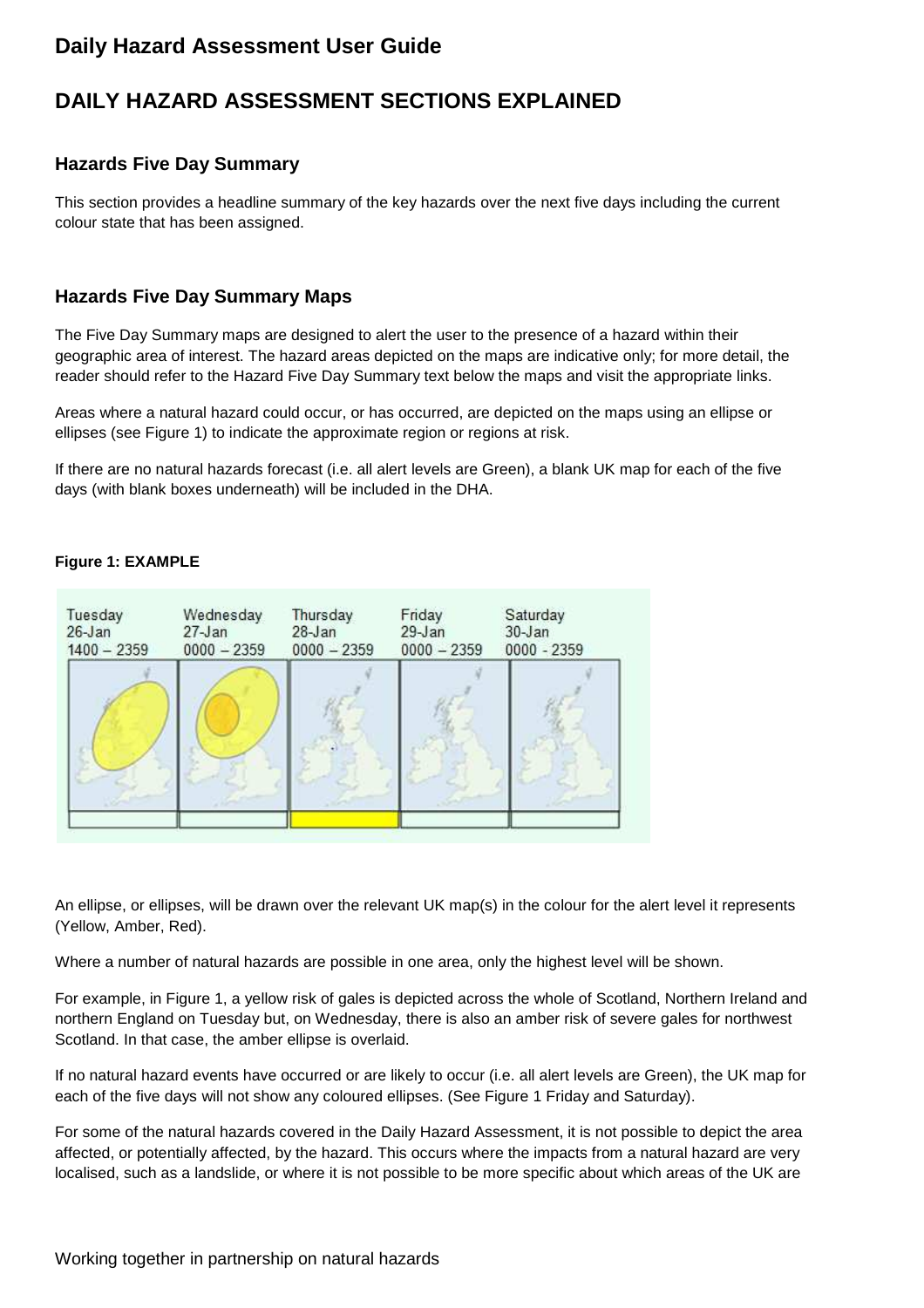likely to be affected, such as space weather, volcanic ash, space object re-entry and earthquakes. In these cases, the box underneath the UK map will be coloured at the appropriate risk level (see Figure 1, Thursday).

### **Hazards Five Day Summary Detail**

Further detail about the hazard risk over the next five days can be found here including links to the organisations who take the lead on each hazard. More information can be sought from these organisations as required.

## **Ongoing Issues**

Information about any hazards of an ongoing nature can be found here, eg. drought. Drought will be notified on the Assessment on day one but, in subsequent issues, it will move to the "ongoing issues" section of the document and will only be reported again if there is any significant change in the hazard risk.

### **Summary of Recent Events**

Actual events that occurred over the previous 24 hours are included here if information becomes available and may include details of the observed impacts of any hazards that have occurred. Note that this is based on information provided by partner organisations or reports available through reputable news channels. It will not be a comprehensive summary of all hazard impacts throughout the UK.

### **General Weather Outlook**

This section provides an overview of the general trends in the **weather** conditions that are expected to affect the UK over the next 30 days.

### **Additional Graphics**

This section may be used to highlight any graphical information of particular interest.

### **Hazard Colour State Matrix**

The matrix shows the full range of hazards that may be included in the assessment and the criteria used to determine the colour state of each hazard.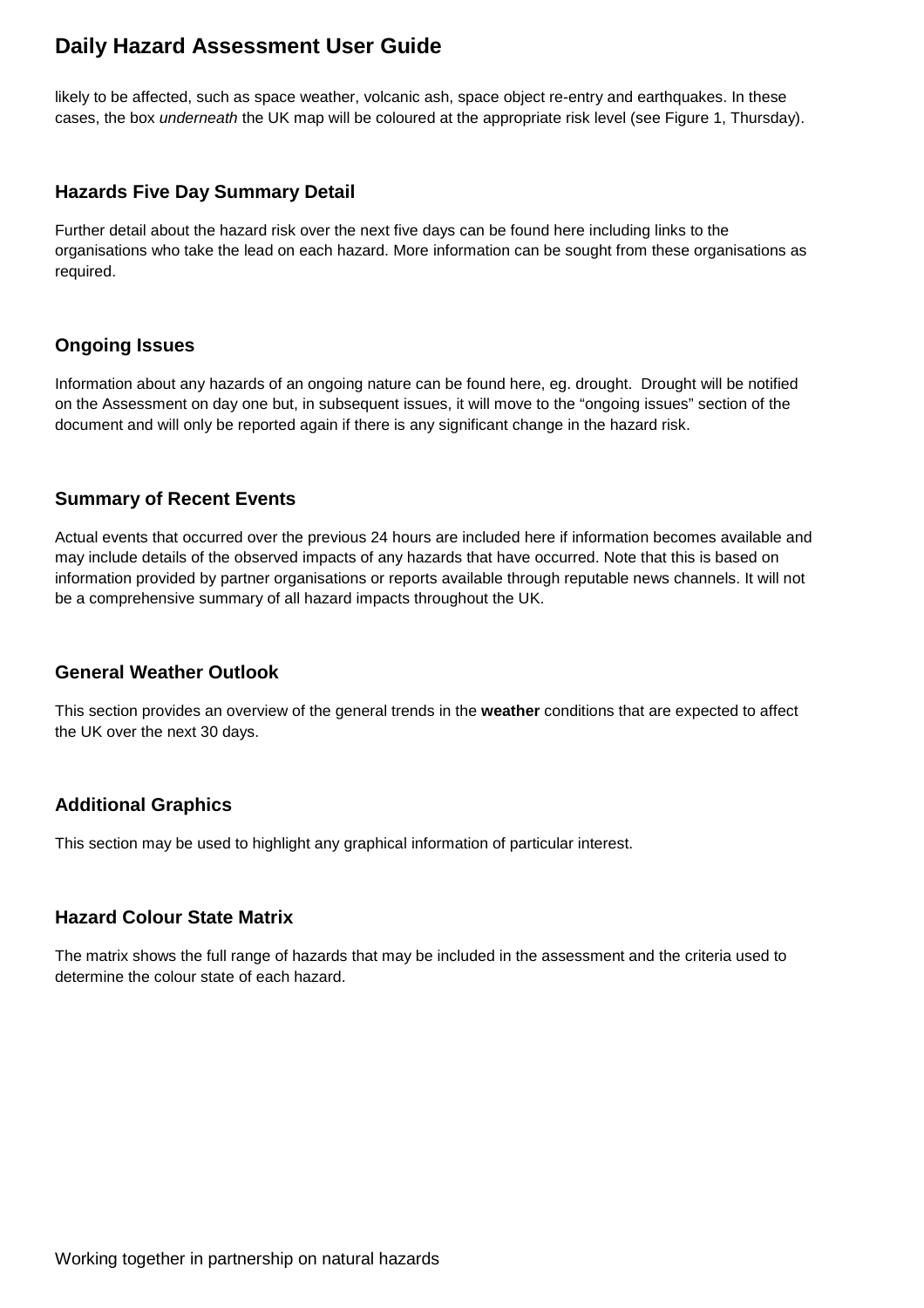## **FREQUENTLY ASKED QUESTIONS**

#### **Q) What is the Natural Hazards Partnership Daily Hazard Assessment?**

A) The Daily Hazard Assessment is a high level national summary of a range of natural hazards that could affect the UK, helping users assess the risk of hazard events occurring.

#### **Q) What time period does the Assessment cover?**

A) The Assessment is issued every day covering the next five days, some hazards are restricted to a shorter time period where stated. There is also a "general outlook" for weather conditions over the next 30 days within the Assessment.

#### **Q) Who produces the Assessment?**

A) The Assessment is created from information provided by members of the Natural Hazards Partnership. The lead organisation for each hazard is responsible for providing information about that hazard. This information is then collated and assessed by the meteorologists in the Met Office Hazard Centre before issuing.

#### **Q) When and how is the Assessment issued?**

- A) The Assessment is issued as a PDF daily at 2pm. It is available on Hazard Manager, which can be set up to automatically email the PDF to your inbox. Updated assessments are issued if either of the following circumstances occur:-
- a. There is a significant change in the status of the hazard which causes the colour state to be amended.
- b. A hazard for which forecast/prediction capability is not available (e.g. earthquake) occurs.

#### **Q) Can I tailor the way I receive the Assessment to my own preferences?**

- A) Through your Hazard Manager account you can choose:
- to receive the Assessment daily or only when there is activity on your chosen Hazard.
- to receive the Assessment via email.
- to receive an SIMS alert to advise you that an Assessment has been issued.

These preferences can be set on your Hazard Manager account.

#### **Q) What geographical area does the Assessment cover?**

A) The Assessment covers all listed hazards for all parts of the UK except where stated otherwise.

#### **Q) How can I assess the magnitude of a particular hazard?**

A) Each hazard will be given a 'Red', 'Amber' or 'Yellow' colour state depending on the threshold level breached. A matrix outlining these thresholds is included at the end of the document. If none of these colour states apply then the Hazard is assumed to be 'Green' and it will not be explicitly mentioned.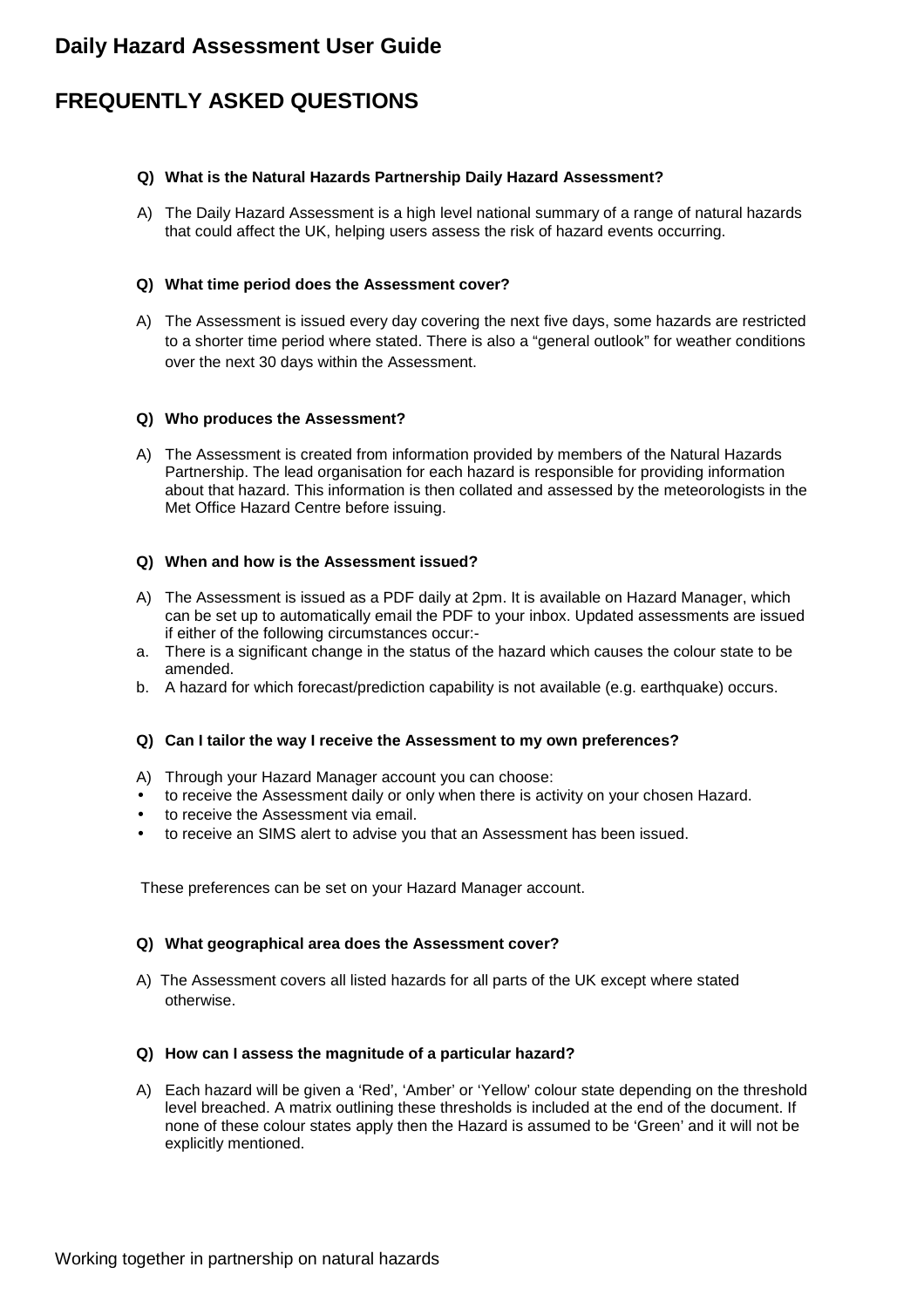#### **Q) Is the Assessment available regionally?**

A) The Assessment provides a high level national summary and, although it will highlight the affected regions, you cannot receive the Assessment just for your chosen region.

#### **Q) How can I tell if there is an increased alert level for a hazard forecast for my area of concern?**

A) For each day, a Hazard Summary map will be annotated with an indicative ellipse, in the appropriate alert colour (Yellow, Amber, Red). More detail is available from the Hazard Five Day Summary Text and from the links provided to the responsible organisation for that hazard.

 Certain hazards are non-area specific. An enhanced alert level of any of these hazards will be shown by a coloured box under the UK map of the relevant.

#### **Q) How can I tell if there is more than one type of hazard forecast for my area of concern?**

A) For each hazard level, an ellipse will be inserted over the appropriate region. If your region is expected to be at risk from two or more co-incident hazards, there will be just one ellipse over the region. If they are of the same alert level, the ellipse will take the colour which depicts that alert level. If one hazard is Yellow (and one Amber), the highest alert colour will be inserted over the region.

 Certain hazards are non-area specific. An enhanced alert level of any of these hazards will be shown by a coloured box under the UK map of the relevant.

#### **Q) Can I just receive information about specific hazards?**

A) The Assessment will outline all the hazards reported in the UK for that period. However, you can opt to receive the Assessment only when there is activity on your specific hazard interest. These preferences can be set on your Hazard Manager account.

#### **Q) Should I make operational decisions based on the Assessment?**

A) The Hazard Assessment only provides a top level summary of the hazards. Further information should be sought from the links provided before operational decisions are made.

#### **Q) Will an ongoing hazard continue to be reported on the Assessment?**

- A) Hazards of an ongoing nature will be notified on the Assessment on day one, following which they will move to the "ongoing issues" section of the document. They will only be reported again if there is any significant change in the hazard risk. These significant changes are defined as:
- Time change i.e. a warning is extended or reduced
- Geographical change i.e. the hazard is expected to affect additional/different area of the UK
- Change in the level of risk (i.e. reducing the colour state from yellow to green). In this instance, a Green hazard colour state is recorded within the "Five Day Summary" and also within the "Ongoing Issues" section of the Assessment.

Hazards that are handled in this way are indicated on the colour state matrix at the end of the